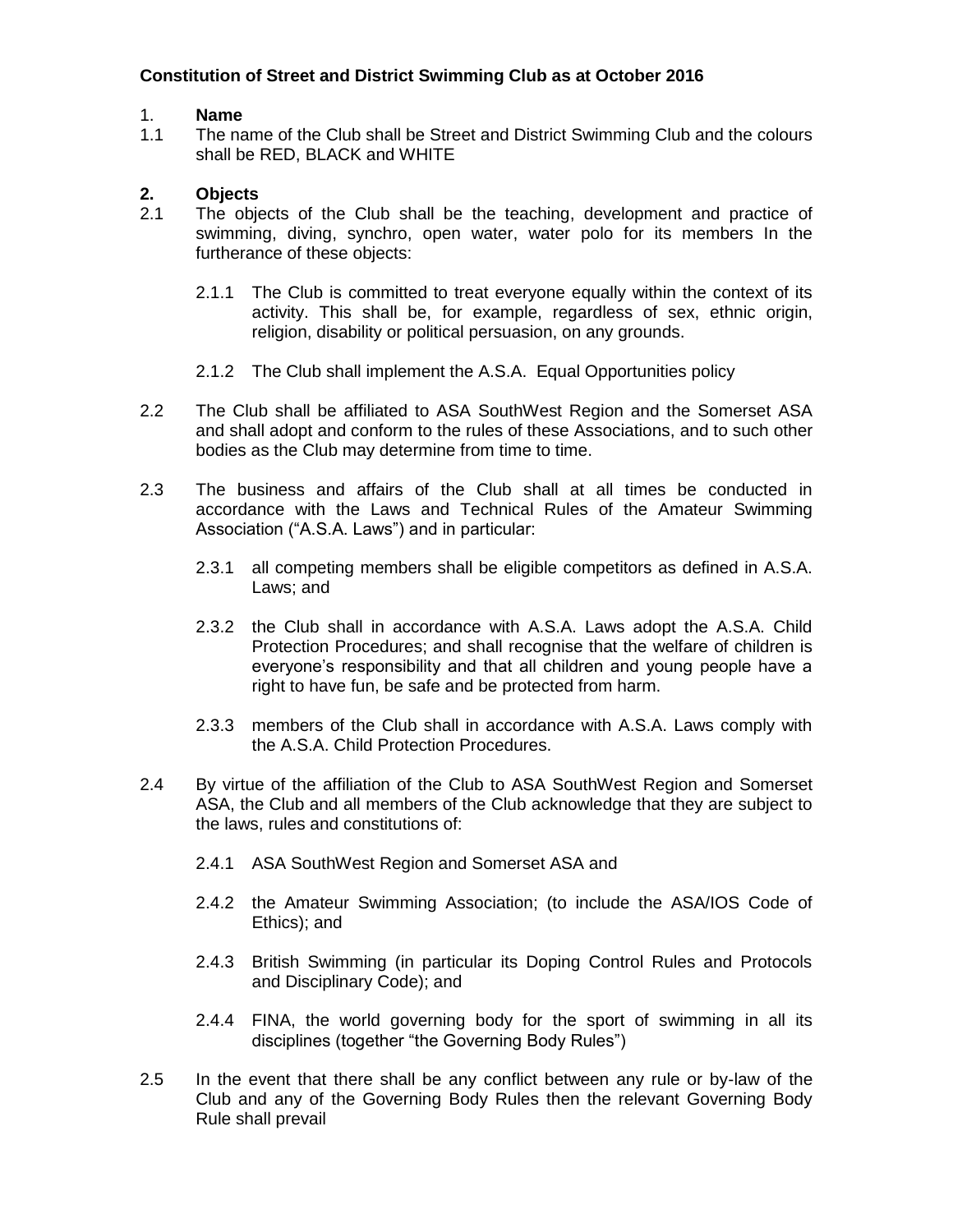### **3 Membership**

- 3.1 The total membership of the Club shall not normally be limited. If however the Committee considers that there is a good reason to impose any limit from time to time then the Committee shall put forward appropriate proposals for consideration at a General Meeting of the Club. The members shall have the right to impose (and remove) from time to time any limits on total membership (or any category of membership) of the Club.
- 3.2 All persons who assist in any way with the club's activities shall become members of the club and hence of the A.S.A. and the relevant A.S.A. membership fee shall be paid. Assisting with the club's activities shall include, but not be restricted to, administrators, associate members, voluntary instructors, teachers and coaches, Committee members, helpers, Honorary members, life members, officers, patrons, Presidents, technical and non-technical officials, temporary members, Vice Presidents and verifiers or tutors of the A.S.A's educational certificates.
- 3.3. Paid instructors, teachers and coaches who are not members of the club must be members of a body which accepts that its members are bound by the A.S.A.'s Code of Ethics, the Laws relating to Child Protection and those parts of the Judicial Laws, Judicial Rules and procedures necessary for their implementation and whilst engaged in activities under the jurisdiction of the A.S.A. shall be subject to all the constraints and privileges of the Judicial Laws and Rules.
- 3.4 Any person who wishes to become a member of the Club must submit a signed application to the Secretary (and in the case of a junior swimmer the application must be signed by the swimmer's parent or guardian). Election to membership shall be determined by the Committee but other person(s) authorised by the Committee may make recommendation as to the applicant's acceptability. The Committee shall be required to give reasons for the refusal of any application for membership. Any person refused membership may seek a review of this decision before a review panel appointed by the Committee ("Review Panel") comprised of not less than three members (who may or may not be members of the Committee). The panel shall [wherever practicable] include one independent member nominated by the ASA SouthWest Region.The person refused membership shall be entitled to make representations to the Review Panel. The procedures for review shall be at the discretion of the Review Panel whose decision shall be final and binding
- 3.5 In its consideration of applications for membership, the Club shall not act in a discriminatory manner and in particular, shall adhere to the Equality Act 2010 (as may be amended). Accordingly, the Club shall not refuse membership of the basis of a Protected Characteristic within the Act, such as disability; gender or gender identity; pregnancy; race; religion or belief; or sexual orientation. Neither may refusal be made on the grounds of political persuasion.
- 3.6 The Club may refuse membership only for good and sufficient cause, such as conduct or character likely to bring the Club or the sport into disrepute, or, in the case of a swimmer, being unable to achieve the entry standards as laid down and provided by the Club to the applicant for membership.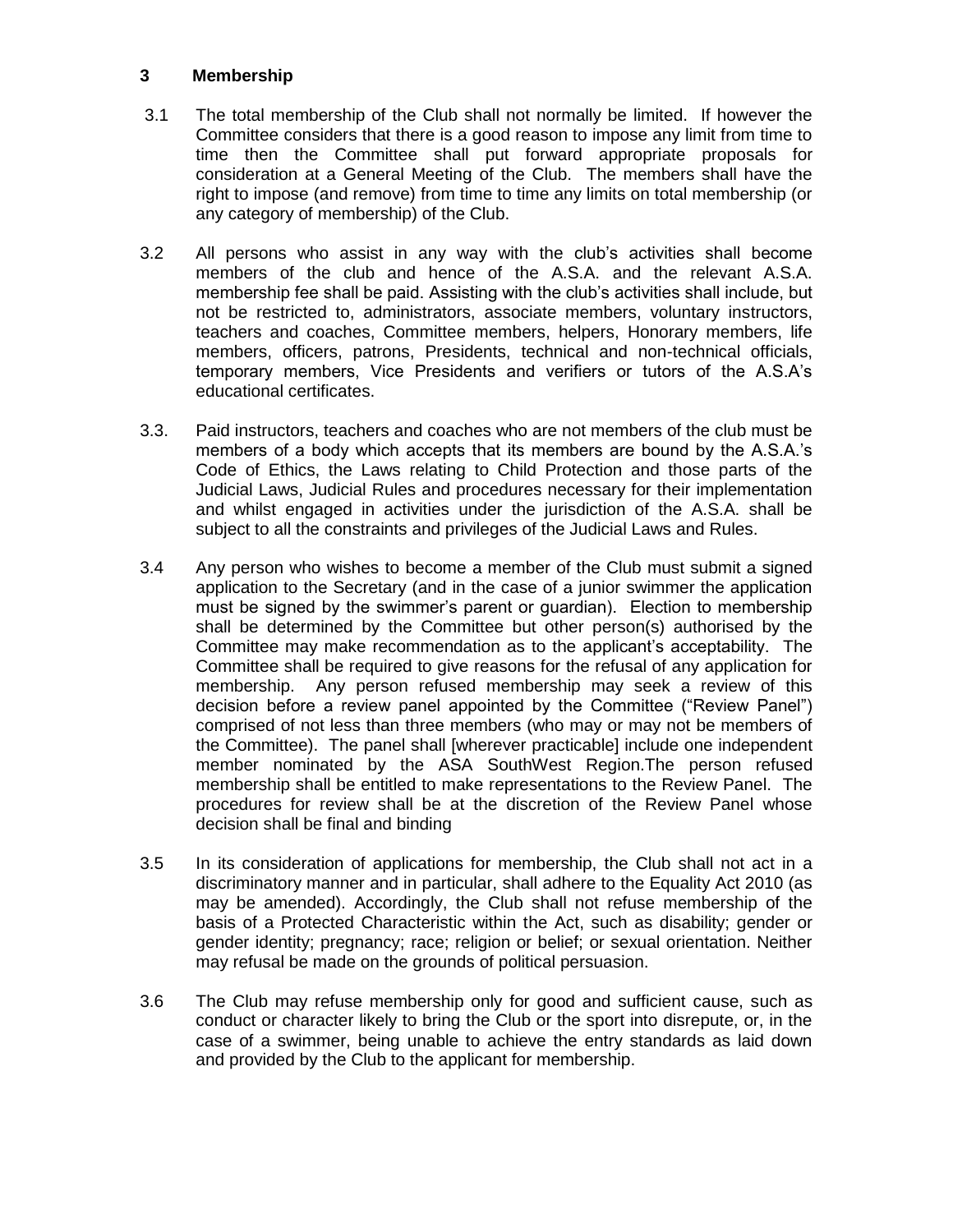# **4 Subscription and Other Fees**

- 4.1 The annual members subscription and coaching and squad fees (as applicable) shall be determined from time to time by the Committee and the Committee shall in so doing make special provision for different classes of membership as it shall determine.
- 4.2 The entrance fee (if any) shall be due on joining the Club.
- 4.3 Any member whose subscription is unpaid by the date falling 30 days after the due date for payment may be suspended by the Committee from some or all Club activities from a date to be determined by the Committee and until such payment is made
- 4.4 The Committee shall, from time to time, have the power to determine the annual membership subscription and other fees. This shall include the power to make such increase in the subscription as shall, where the Club pays the individual A.S.A. Membership Fees to the A.S.A. on behalf of members, be consequential upon an increase in individual A.S.A. membership fees. Any increase in subscriptions shall be advised to the members in writing with the reasons for any increase to be reported to the members at the next Annual General Meeting.
- 4.5 The Executive Officers (or the Committee) shall have the power in special circumstances to remit the whole or part of the fees, including the A.S.A. membership fees, to address issues of social inclusion.
- 4.6 The annual membership fees as described in 4.4 above, will from January 2017, be collected monthly and added to the monthly squad fees.

# **5 Resignation**

- 5.1 A member wishing to resign membership of the Club must give to the Secretary written notice of his resignation. A member's resignation shall only take effect when this (Rule 5.1) has been complied with.
- 5.2 The member who resigns from the Club in accordance with Rule 5.1 above shall not be entitled to have any part of the annual membership fee or any other fees returned.
- 5.3 Notwithstanding the provisions of Rule 5.1 above a member whose subscription is more than two months in arrear shall be deemed to have resigned. Where the membership of a member shall be terminated in this way he shall be informed in writing that he is no longer a member by notice handed to him or sent by post to his last known address.
- 5.4 The A.S.A. Membership Department shall be informed should a member resign when still owing money or goods to the Club.

# **6 Expulsion and other Disciplinary action**

- 6.1 The Committee shall have power to expel a member when, its opinion, it would not be in the interests of the Club for him to remain a member. The Club in exercising this power shall comply with the provisions of Rules 6.3 and 6.4 below
- 6.2 Upon expulsion the former member shall not be entitled to have any part of the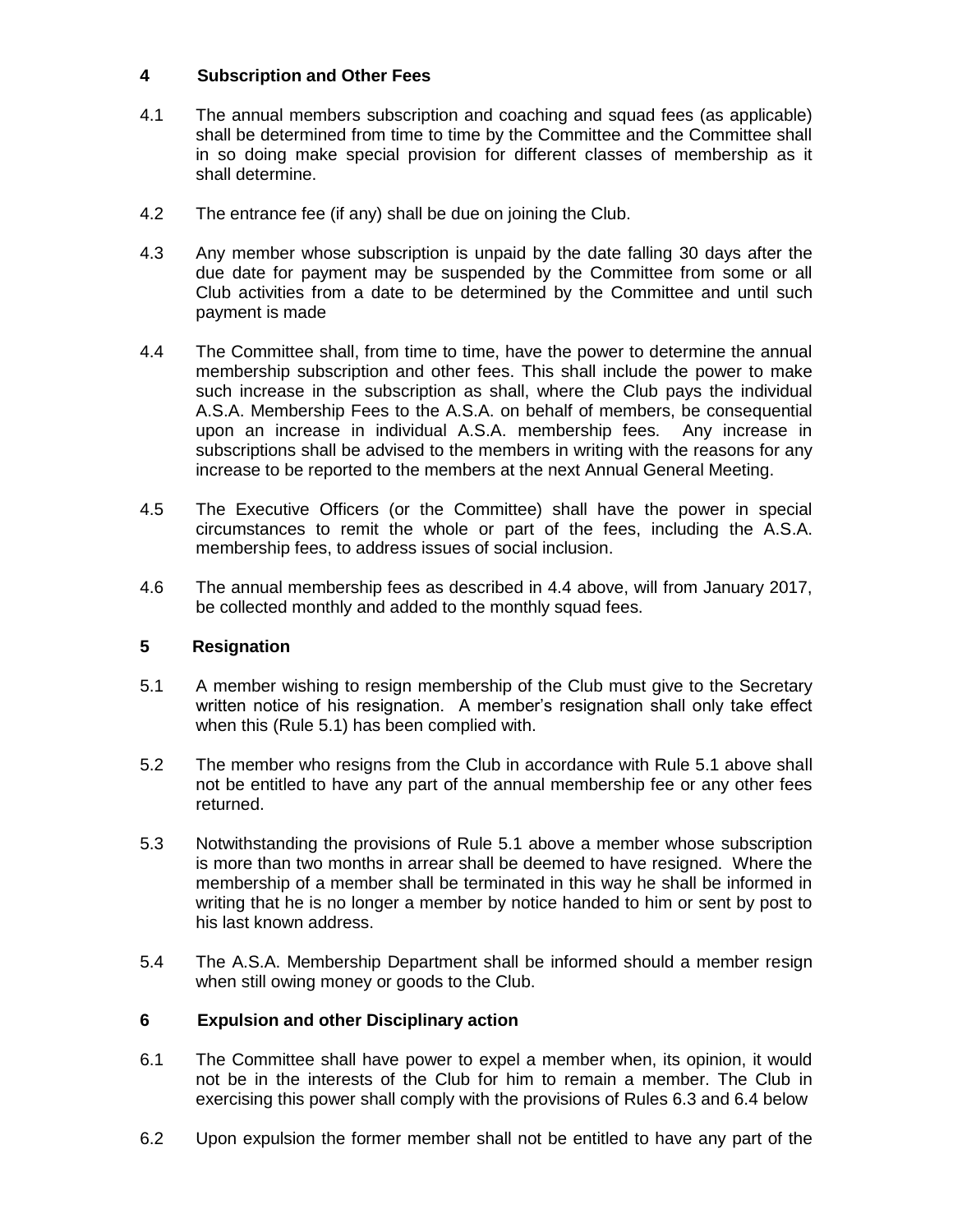annual membership fee refunded and must return any Club or external body's trophy or trophies held forthwith. Clubs in exercising this power are required to comply with the provision of Rules 6.3 and 6.4 below.

- 6.3 6.3 The Club shall comply with the relevant Judicial Regulations for handling Internal Club Disputes ("the Rules") as the same may be revised from time to time. (A copy of the current Rules may be obtained from the ASA website, ASA Handbook or from the A.S.A. Department of Legal Affairs).
- 6.4 6.4 A member may not be expelled or (subject to Rule 6.5 below) be made the subject of any other penalty unless the panel hearing the complaint shall by a two-thirds majority] vote in favour of the expulsion of (or other penalty imposed upon) the member.
- 6.5 6.5 The Officers of the Club (or any person to whom the Committee shall delegate this power) may temporarily suspend or exclude a member from particular training sessions and/or wider club activities, when in their opinion, such action is in the interests of the Club. Where such action is taken the incident or matter will thereafter be dealt with in accordance with the appropriate Judicial Regulations.

# **7 Committee**

- 7.1 The Committee shall consist of the Chairman, Vice-Chairman, Secretary, Treasurer, Assistant Treasurer, Membership Secretary and Competition Secretary (together "the Executive Officers of the Club") and 8 elected members all of whom must be members of the Club. All Committee members must be not less than 18 years of age though the Committee may allow younger member(s) to attend their meetings without power to vote.
- 7.2 The Committee shall appoint a member of the Club as Welfare Officer who must be not less than 18 years of age, who should have an appropriate background and who is required to undertake appropriate training in accordance with A.S.A Child Safeguarding courses. The Welfare Officer will have a right to attend Committee meetings and to vote.
- 7.3 The Committee members shall be proposed, seconded and elected by ballot at the Annual General Meeting each year and shall remain in office until their successors are elected at the next Annual General Meeting. Any vacancy occurring by resignation or otherwise may be filled by the Committee. Retiring members of the Committee shall be eligible for re-election. (See also 8.1)
- 7.4 Committee meetings shall be held not less than quarterly (save where the Committee itself shall by a simple majority resolve not to meet), and the quorum of that meeting shall be such number as shall represent not less than a simple majority of the Committee members (to include not less than one Executive Officer). The Chairman and the Secretary shall have discretion to call further meetings of the Committee if they consider it to be in the interests of the Club. The Secretary shall give all the members of the Committee not less than (two) days oral \* ((or) written) notice of a meeting. Decisions of the Committee shall be made by a simple majority (and in the event of equality of votes the Chairman (or the acting Chairman of that meeting) shall have a casting or additional vote.) The Secretary, or in his absence a member of the Committee, shall take minutes.
- 7.5 In the event that a quorum is not present within thirty minutes of the published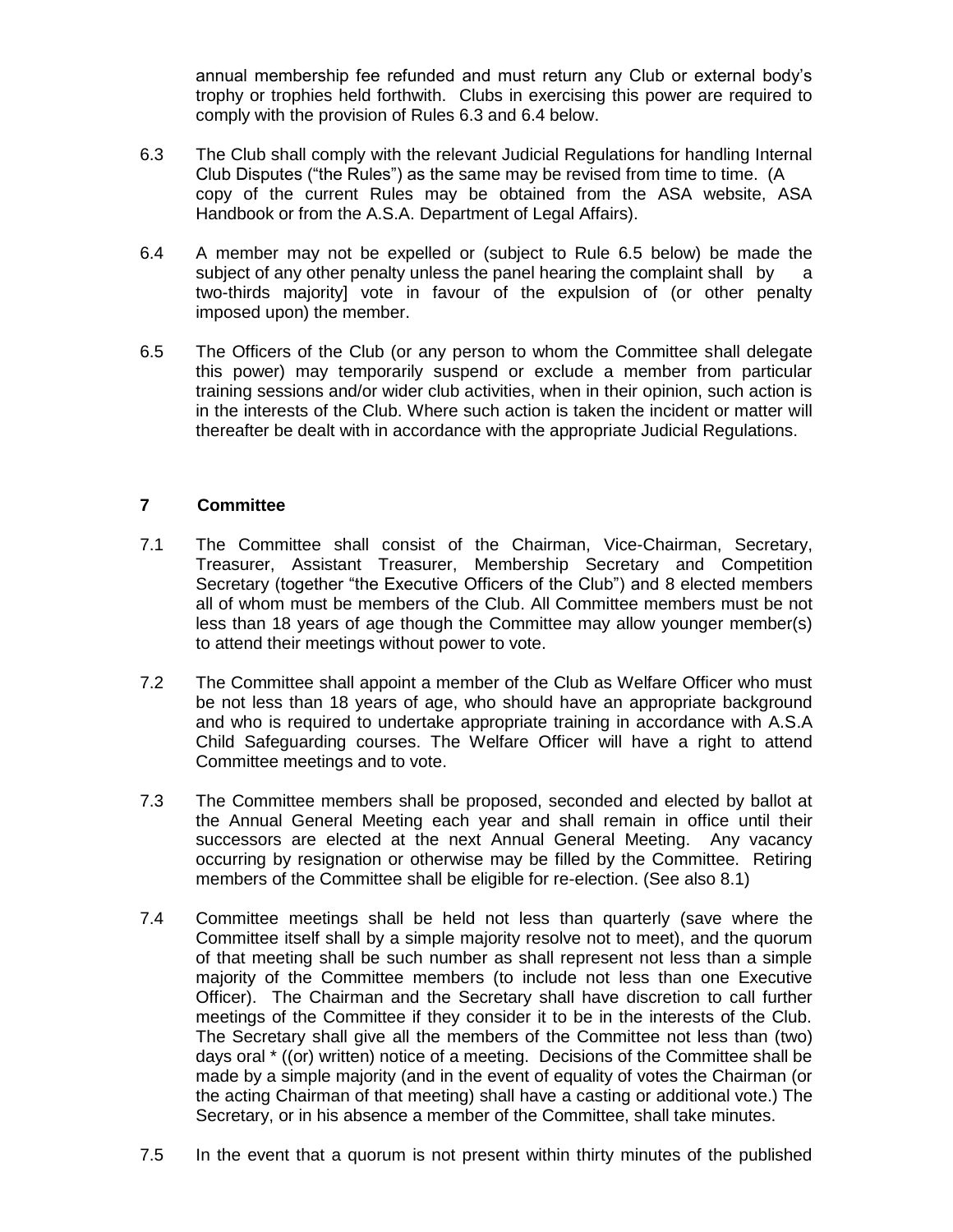start time, a meeting shall stand adjourned to the time and date falling seven days after the date of the meeting, or such other date and time as may be determined by the Chairman. If a quorum is not present at the adjourned meeting then those Committee members attending may act for the purpose of calling a Special General Meeting of the members, to which the provisions as to minimum notice contained in Rule 11.1 shall not apply

- 7.6 In addition to the members so elected the Committee may co-opt up to five further members of the Club who shall serve until the next Annual General Meeting. Co-opted members shall or\* be entitled to vote at the meetings of the Committee and shall be counted in establishing whether a quorum is present.
- 7.7 The Committee may from time to time appoint from among their number such sub-committees as they may consider necessary (and to remove (in whole or in part) or vary the terms of reference of such sub-committees) and may delegate to them such of the powers and duties of the Committee as the Committee may determine. All sub-committees shall periodically report their proceedings to the Committee and shall conduct their business in accordance with the directions of the Committee.
- 7.8 The Committee shall be responsible for the management of the Club and shall have the sole right of appointing and determining the terms and conditions of service of employees of the Club. The Committee shall have power to enter into contracts for the purposes of the Club on behalf of all the members of the Club. The Committee shall be responsible for ensuring that the Accounts of the Club for each financial year be examined by an independent examiner to be appointed by the members in General Meeting.
- 7.9 The members of the Committee shall be indemnified by the members of the Club against all liabilities properly incurred by them in the management of the affairs of the Club.
- 7.10 The Committee shall maintain an Accident Book in which all accidents to club members at swimming related activities shall be recorded. Details of such accidents shall be reported to the A.S.A. Office. The Club shall make an annual return to the A.S.A. in the prescribed form.
- 7.11 The Committee shall have power to make regulations, create by-laws (see Rule 13.1) and to settle disputed points not otherwise provided for in this Constitution.

# **8 Ceremonial Positions and Honorary Members/Life Members**

- 8.1 The Annual General Meeting of the Club, if it thinks fit, may elect a President and Vice-Presidents. A President or Vice-President need not be a member of the Club on election but shall, ex officio, be an honorary member of the Club and must be included in the Club's Annual Return of Members to the A.S.A..
- 8.2 The Committee may elect any person as an honorary member of the Club for such period as it thinks fit, or as a Life Member, and they shall be entitled to all the privileges of membership except that they shall not be entitled to vote at meetings and serve as Officers or on the Committee unless any such person shall have retained in addition their ordinary membership of the Club. Such honorary members and Life Members must be included in the Club's annual return as to membership.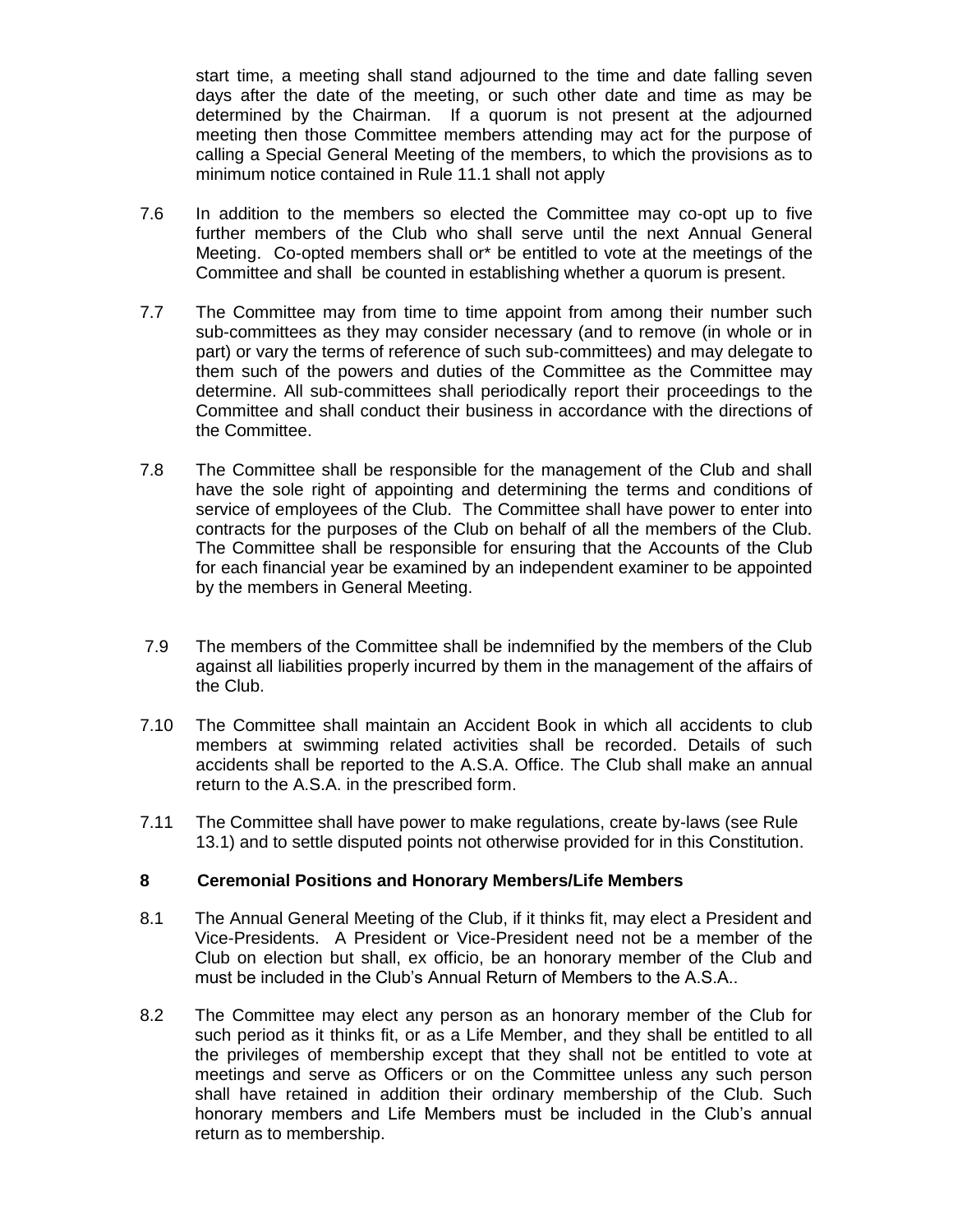- 8.3 Once created by the Committee, honorary and/or Life membership categories may only be removed (notwithstanding that persons may hold these categories of membership) at an Annual General Meeting of the Club, when it shall be properly proposed in accordance with these Rules.
- 8.4 A minimum of 21 days in advance of the Annual General Meeting, the Committee shall write to all holders of honorary and/or Life membership effected by the above proposal drawing the proposal to his/her/their attention and inviting him/her/them to attend the Annual General Meeting.
- 8.5 Where the effected holder or holders of the honorary and/or Life membership do not attend the Annual General Meeting, the Chairman may allow the matter (in so far as it relates to the absent person(s)) to proceed directly to vote, which shall be by show of hands.

### **9 Annual General Meeting**

- 9.1 The Annual General Meeting of the Club shall be held each year on a date in October or November. The date for the Annual General Meeting shall be fixed by the Committee
- 9.2 The purpose of the Annual General Meeting is to transact the following business:

9.2.1 to receive the Chairman's report of the activities of the Club during the previous year;

9.2.2 to receive and consider the accounts of the Club for the previous year and the report on the accounts of the independent examiner and the Treasurer's report as to the financial position of the Club;

9.2.3 to remove and elect the independent examiner (who must not be a member of the Committee or a member of the family of a member of the Committee) or confirm that he remain in office;

9.2.4 to elect the Executive Officers and other members of the Committee;

9.2.5 to decide on any resolution which may be duly submitted in accordance with Rule 9.3;

9.2.6 to decide on the dissolution of existing honorary and/or Life membership categories.

9.3 Nominations for election of members to any office or for membership of the Committee shall be made in writing by the proposer and seconder to the Secretary not later than 2 days prior to the meeting. The nominee shall be required to indicate in writing his willingness to stand for election. Notice of any resolution proposed to be moved at the Annual General Meeting shall be given in writing to the Secretary not later than than 2 days prior to the meeting.

#### **10 Special General Meeting**

10.1 A Special General Meeting may be called at any time by the Committee. A Special General Meeting shall be called by the Secretary within 28 days of receipt by him of a requisition in writing signed by not less than 10 members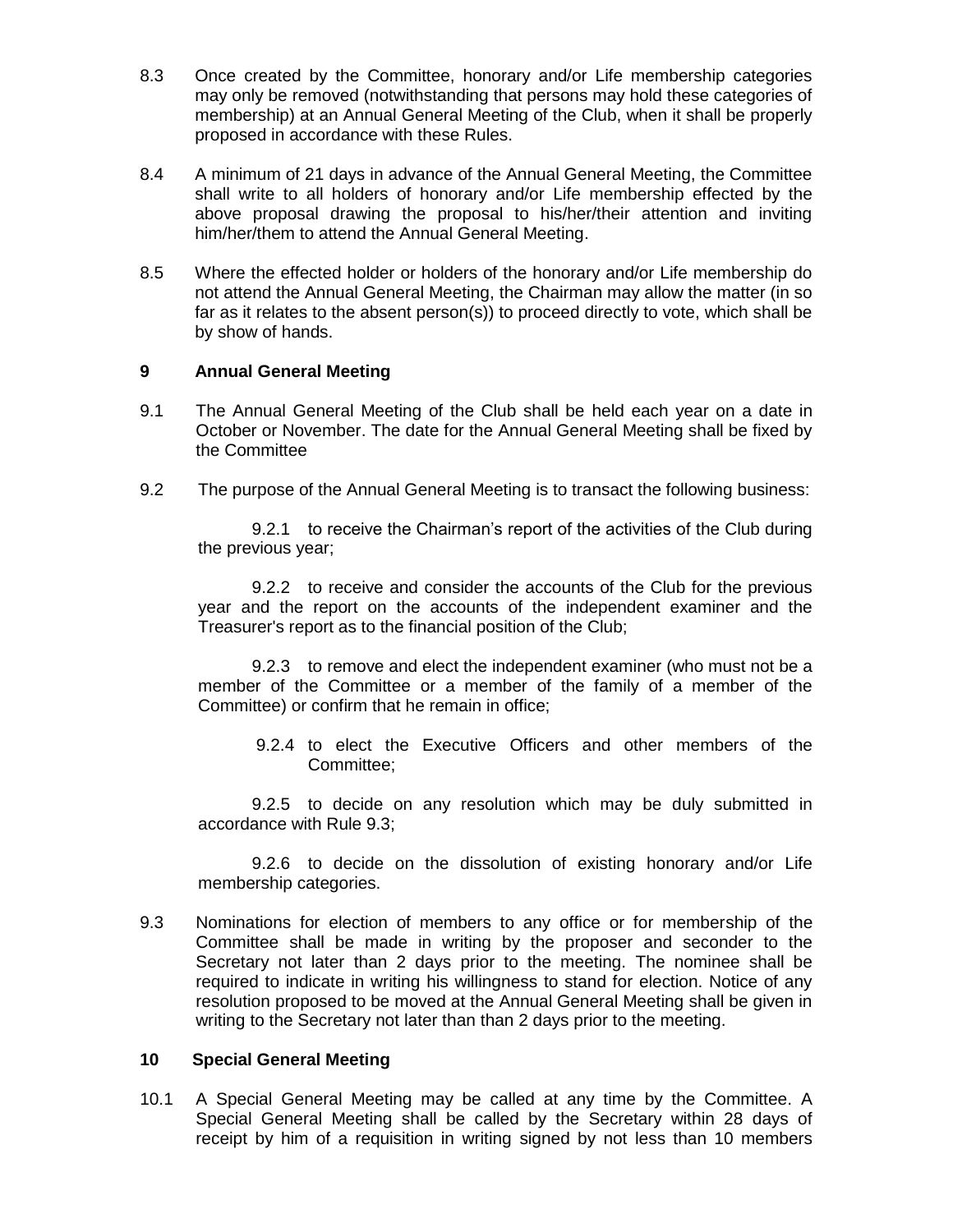entitled to attend and vote at a General Meeting stating the purposes for which the meeting is required and the resolutions proposed.

#### **11 Procedure at the Annual and Special General Meetings**

- 11.1 The Secretary shall be responsible for sending to each member at his last known email address a written agenda giving notice of the date, time and place of the General Meeting together with the resolutions to be proposed thereat at least 14 days before the meeting.
- 11.2 The quorum for the Annual and Special General Meetings shall be 15 members entitled to attend and vote at the Meeting or (if greater) such number as represents one-tenth in number of such members.
- 11.3 The Chairman, or in his absence a member selected by the Committee, shall take the chair. Each member present shall have one vote and resolutions shall be passed by a simple majority. For the procedures for submitting resolutions to be considered at a General Meeting members are referred to Rule 9.3. In the event of an equality of votes the Chairman shall have a casting or additional vote.
- 11.4 The Secretary, or in his absence a member of the Committee, shall take minutes at the Annual and Special General Meetings.
- 11.5 The Chairman shall at all General Meetings have unlimited authority upon every question of order and shall be, for the purpose of such meeting, the sole interpreter of the Rules of the Club.
- 11.6 For the purposes of the AGM and Special General Meetings, a member is defined as either a fully paid up member of the club aged 18 or over or the parent or carer of a swimmer aged under 18. Only one parent per swimmer may vote. For families of 2 or more swimmers, both parents or carers may vote.

### **12 Alteration of the Rules and other Resolutions**

- 12.1 The rules may be altered by resolution at an Annual or Special General Meeting provided that the resolution is carried by a majority of at least (two-thirds) of members present and entitled to vote at the General Meeting. No amendment(s) to the rules shall become effective until such amendment(s) shall have been submitted to and validated by such person as is authorised to do so by the County Association/ASA SouthWest Region.
- 12.2 Any member)shall be entitled to put any proposal for consideration at any General Meeting provided the proposal in writing shall have been handed to or posted to the Secretary of the Club so as to be received by him not later than  $10<sup>th</sup>$ September in the case of the Annual General Meeting or, in the case of a Special General Meeting, 18 days before the date of the meeting and thereafter the Secretary shall supply a copy of the proposal or resolution to the members in the manner provided in Rule 11.1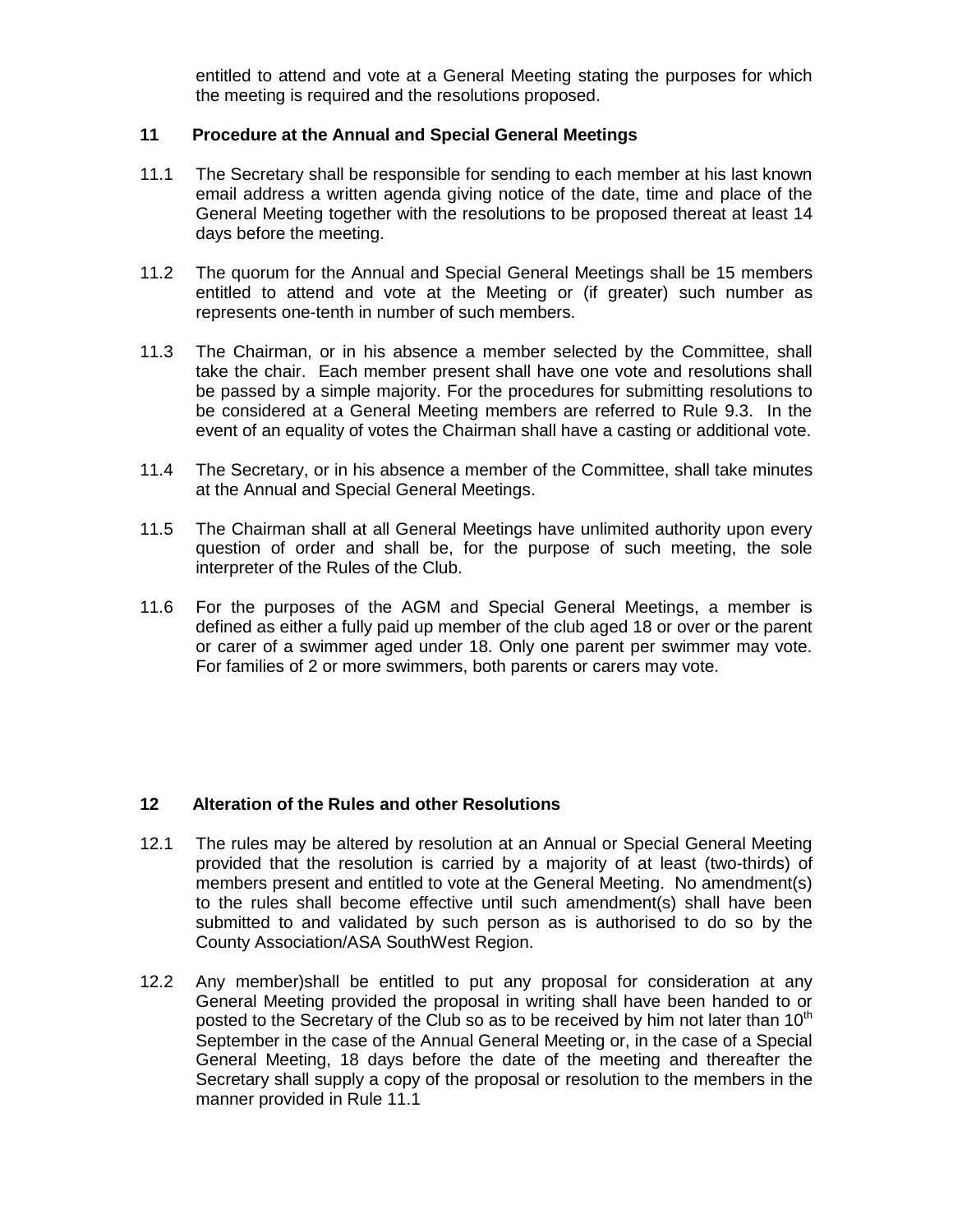### **13 By-Laws**

13.1 The Committee shall have power to make, repeal and amend such by-laws as they may from time to time consider necessary for the well being of the Club which by-laws, repeals and amendments shall have effect until set aside by the Committee or at a General Meeting.

### **14 Finance**

- 14.1 All moneys payable to the Club shall be received by the Treasurer or Assistant Treasurer and deposited in a bank account in the name of the Club. No sum shall be drawn from that account except by cheque signed or online transfer authorised (by email) by two of the three signatories who shall be the Chairman, Treasurer and Assistant Treasurer and any one other signatory approved by the committee. Any moneys not required for immediate use may be invested as the Committee in its discretion think fit.
- 14.2 The income and property of the Club shall be applied only in furtherance of the objects of the Club and no part thereof shall be paid by way of bonus, dividend or profit to any members of the Club, (save as set out in Rule 17.3.)
- 14.3 The Committee shall have power to authorise the payment of remuneration and expenses to any officer, member or employee of the Club and to any other person or persons for services rendered to the Club.
- 14.4 The financial transactions of the Club shall be recorded by the Treasurer in such manner as the Committee thinks fit.
- 14.5 The financial year of the Club shall be the period commencing on  $1<sup>st</sup>$  September and ending on 31<sup>st</sup> August. Any change to the financial year shall require the approval of the members in a General Meeting.
- 14.6.1 The Committee shall retain for a minimum period of six years all financial records relating to the club and copies of Minutes of all meetings.

# **15 Borrowing**

- 15.1 The Committee may borrow money on behalf of the Club for the purposes of the Club from time to time at their own discretion [up to such limits on borrowing as may be laid down from time to time by the General Meeting] for the general upkeep of the Club or with the (prior) approval of a General Meeting for any other expenditure, additions or improvements.
- 15.2 When so borrowing the Committee shall have power to raise in any way any sum or sums of money and to raise and secure the repayment of any sums or sums of money in such manner or on such terms and conditions as it thinks fit, and in particular by mortgage of or charge upon or by the issues of debentures charged upon all or any part of the property of the Club.
- 15.3 The Committee shall have no power to pledge the personal liability of any member of the Club for the repayment of any sums so borrowed.